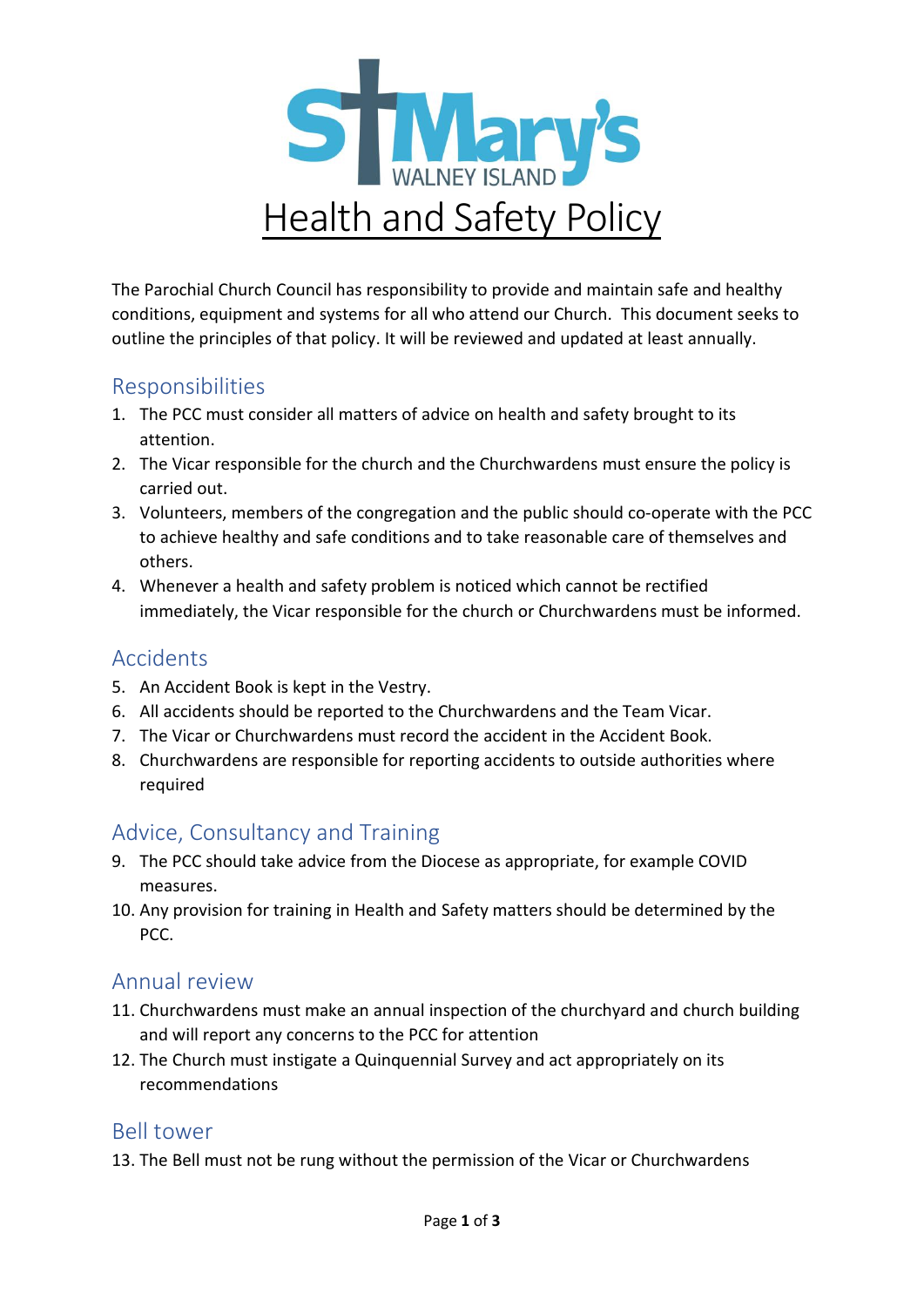

14. Annual checks of the bell and rope should be made by the Churchwardens

### Cellar and Cellar Steps

- 15. The cellar steps must be kept clear of debris etc which make them slippery.
- 16. The cellar must be kept tidy.
- 17. Items for storage should be properly labelled and, if hazardous, their nature signalled.
- 18. Flammable items must be kept away from the boiler.

#### **Contractors**

- 19. All Contractors must adhere to this policy.
- 20. Contractors must act in accordance with industry standards related to the work they are undertaking.

### Electrical

- 21. All frayed or loose wires, faulty sockets or faulty fittings must be removed and repaired.
- 22. All trailing wires must be covered or taped down to avoid tripping or injury.
- 23. All electrical circuit work should be undertaken by trained specialists.

# Fire Safety and Hazardous Materials

- 24. All outside doors must be unlocked whenever the church is being used by the public.
- 25. A diagram indicating where the fire appliances are placed must be displayed on the Church Porch Noticeboard and at the back of the church by the hymn books.
- 26. Everyone is responsible for familiarising themselves with the diagram, in particular the location of fire exits and escape routes.
- 27. When the Church is used for events other than services eg. concerts, those attending must be made aware of the fire procedures at the start of the event.
- 28. The Churchwardens must ensure that sufficient fire extinguishers are in place and are properly maintained.
- 29. Everyone should ensure that escape routes are kept clear.
- 30. Care must be taken in the use of candles and naked flame.
- 31. Care must be taken in the storage of flammable and hazardous material.

### First Aid

- 32. First Aid boxes must be kept in the church. One is located on the windowsill by the piano in the north aisle. Another is located in the Choir Vestry on top of the filing cabinet.
- 33. The Churchwardens must keep the First Aid boxes topped up. If any article inside the box is used a Churchwarden must be informed and the article refreshed.
- 34. The PCC does not undertake to provide a qualified first aider.